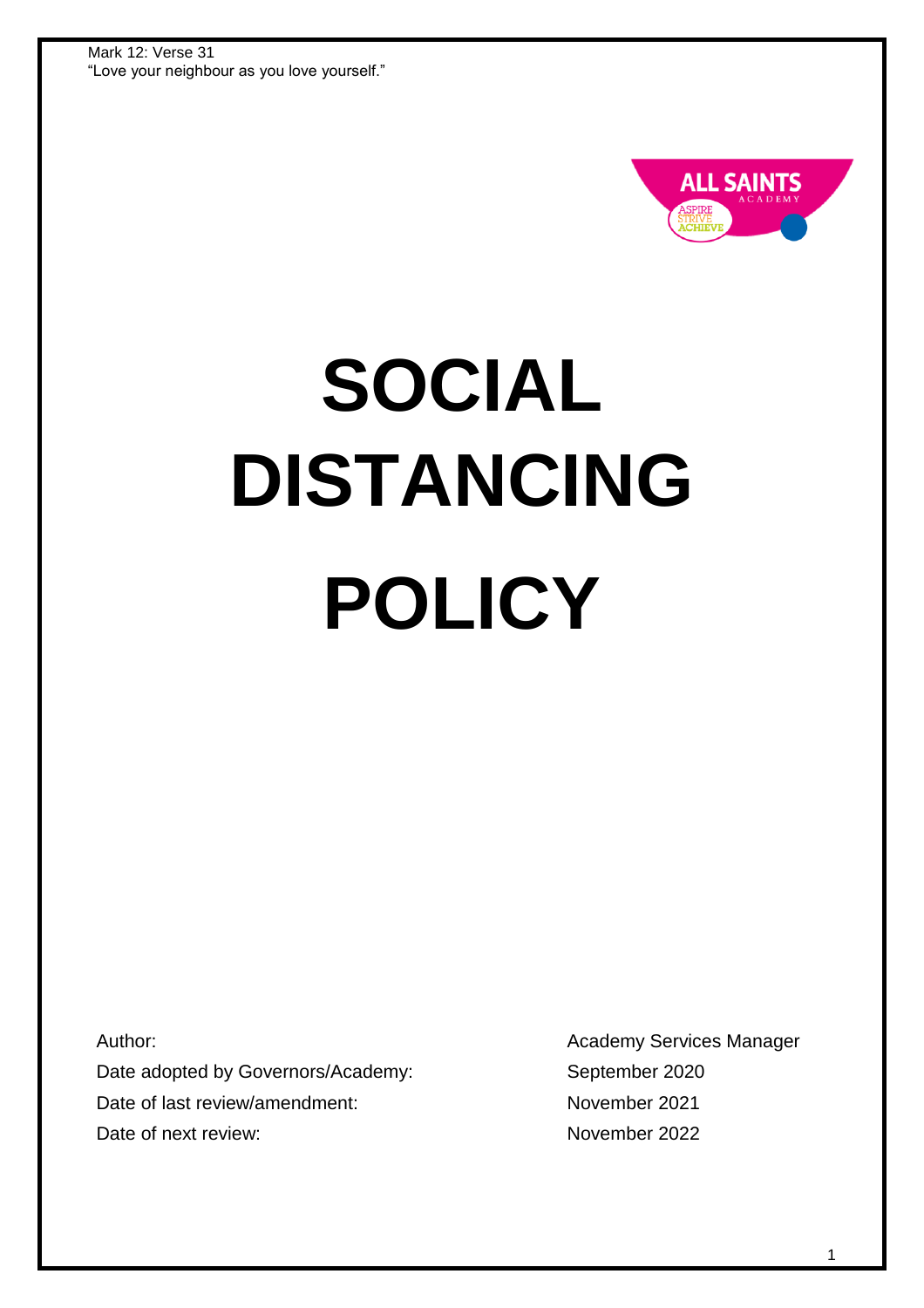# **Introduction**

At All Saints Academy our vision is "Living Well Together with **Dignity**, **Faith** and **Hope**". We aspire to take dignified decisions and afford dignity to all members of our community. regardless of background or circumstance. Our position as a Voluntary Aided Church Academy means that the Christian faith has a central role in all of our actions and decisions. We strive for excellence in all that we do, enabling our students to transform their lives and to hope for happy and successful futures.

Our vision translates into our everyday practice. We will ensure our vision is embedded through having faith in a robust and rigorous procedure that ensures all stakeholders are safe in the event of an accident, sustaining an injury or feeling unwell.

### **Purpose**

The purpose of our social distancing policy is to:

- Ensure the health and safety of all staff, students and visitors during the coronavirus pandemic
- Outline ways in which social distancing is being maintained throughout the Academy

### **Introduction**

The Government has provided guidance to support schools in maintaining social distancing to minimise the risk to students, staff and visitors. Guidance differs depending on whether schools are fully open or partially open.

# **Minimising Risk**

Following the latest government guidance, the Academy has put the following steps in place.

Year groups have been allocated their own entrance door to the building.

Year groups have been allocated their own bike sheds.

.

All staff should ensure they follow the guidance on hand washing, using hand sanitiser and cleaning surfaces to reduce the spread of the virus. All classrooms have a supply of antibacterial cleaner and blue roll tissue.

# **Minimising Risk During Break and Lunch**

Year groups have been allocated separate outside spaces for break and lunchtime, as well as a separate indoor space in case of wet weather. Where students wish to purchase food from the canteen, year groups will queue separately and enter the canteen one year group at a time on rotation. During times when infection rates are high, year groups have designated seating areas within the canteen.